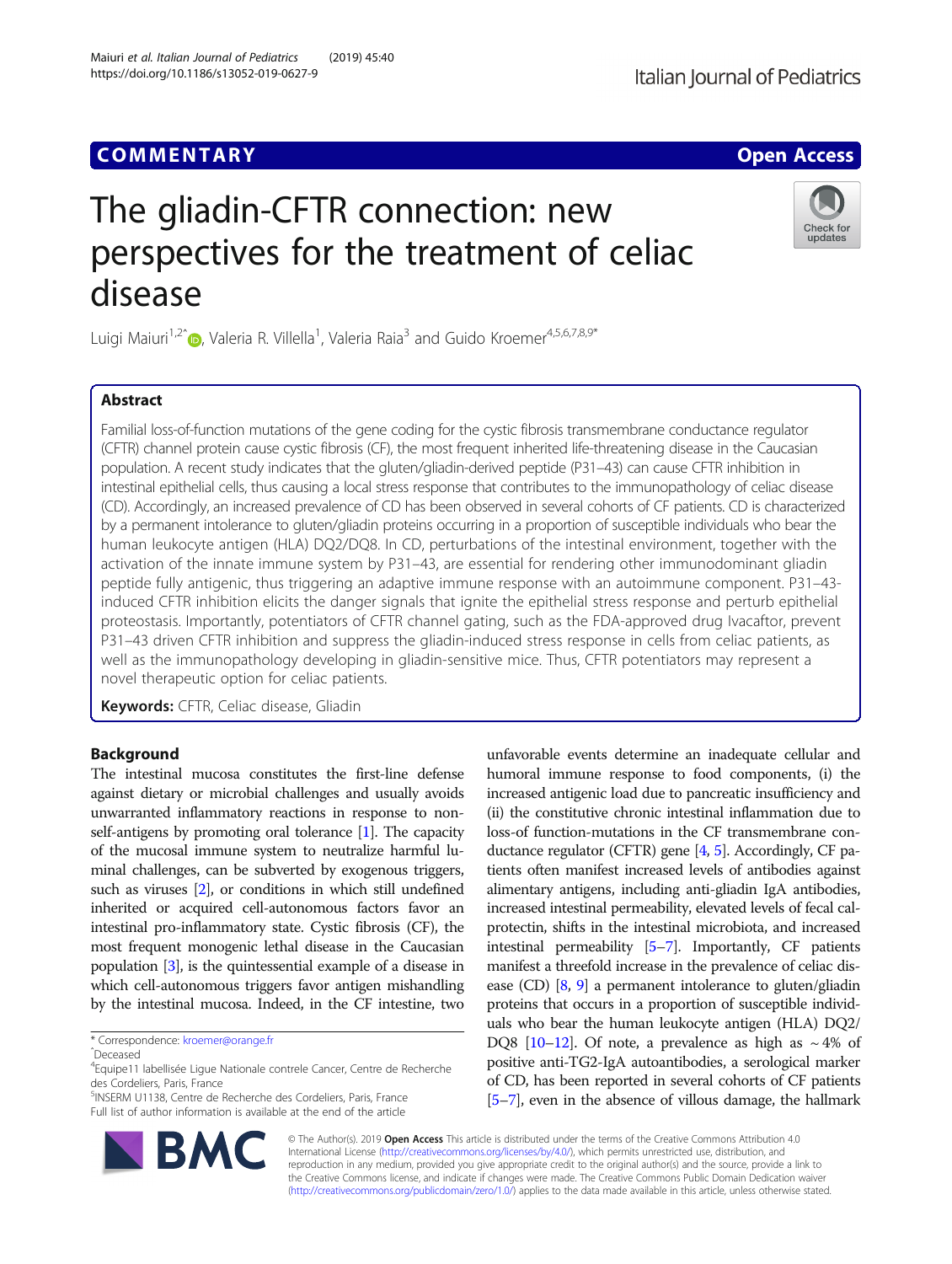of CD. Thus, there is an epidemiological link between CF and CD.

### CF and CF, a mysterious connection

The unexpected link between CF and CD, the gluten enteropathy triggered the hypothesis that CFTR might be involved in gluten sensitivity. Mounting evidence supports this hypothesis. Indeed, CFTR is not only an anion channel relevant to CF, but is also a hub protein that orchestrates the proteostasis network of epithelial cells, including enterocytes, thus regulating adaptation to cell-autonomous or external stress [\[13](#page-3-0)–[19\]](#page-3-0). Loss of CFTR function causes increased generation of reactive oxygen species (ROS) and persistent activation of tissue transglutaminase (TGM2) [[13](#page-3-0)–[19](#page-3-0)], which targets several TGM2 substrates, including the autophagy-relevant Beclin 1 protein (BECN1), hence suppressing autophagy. Moreover, BECN1 targeting by TGM2 results in the functional sequestration of BECN& asssociated phosphatidylinositol 3-kinase catalytic subunit type 3 (PIK3C3) with reduced availability of the PIK3C3 product phosphatidyl-inositol-3-phosphate (PtdIns3P) at early endosomes, thus impairing endosomal maturation and trafficking [\[13](#page-3-0), [14](#page-3-0)].

In addition, TGM2 activation leads to increased nuclear translocation of nuclear factor kappa-light-chain-enhancer of activated B cells (NF-κB) owing to TGM2 targeting of the NF-κB inhibitor alpha (NFKBIA) [\[13,](#page-3-0) [15](#page-3-0), [18](#page-3-0)]. NF-κB activation then leads to increased levels of pro-inflam matory cytokines, including interleukin (IL)-17A, IL-21 and IL-15, a master cytokine involved in gut homeostasis [\[20](#page-3-0)– [22](#page-3-0)] as well as IL-1β (downstream of both NFκB and the NLRP3 inflammasome).

Interestingly, these consequences of CFTR malfunction are reminiscent of those induced by some gliadin fractions in celiac intestine [\[12,](#page-3-0) [23](#page-3-0), [24\]](#page-3-0). Indeed, after gluten ingestion, two major peptides, the 25-mer and the 33-mer, remain undigested and induce innate immunity activation and adaptive Th1-mediated immune responses, respectively. Some peptide fractions, such as P31–43, a fragment of to 25-mer, are capable of triggering an enterocyte stress response that is accompanied by TGM2 activation, derangement of endosomal trafficking, increased NF-κB nuclear translocation and consequent IL-15 upregulation [[10](#page-3-0), [12](#page-3-0), [23](#page-3-0)–[26\]](#page-3-0).

In the intestine from CD patients, the perturbation of the local environment with activation of the innate immune response by the 25-mer (or its fragment P31–43), is required to allow the immune-dominant gliadin peptides (33-mer or its fragment P57–68) to elicit a Th1 and antibody responses [[10](#page-3-0), [12,](#page-3-0) [23](#page-3-0)–[26\]](#page-3-0). However, how P31–43 can induce an epithelial stress response has remained elusive, although putative additional factors as reovirus [\[2\]](#page-2-0) or yet-to-be defined cell-autonomous events are required to

#### CFTR, an unforeseen surface receptor for gliadin

Given the consequences of CFTR malfunction observed in CF, the intriguing question arises as to whether CFTR inhibition represents the cell-autonomous event that mediates gliadin-induced stress response in CD.

In a recent study [[27\]](#page-3-0) we demonstrated a molecular and functional interaction between P31–43 and CFTR. By using a multifaceted experimental approach including computer-assisted calculations, plasmon surface resonance, co-immunoprecipitation, fluorescent confocal microscopy and electrophysiological measurements of CFTR dependent chloride currents, we demonstrated that P31–43 binds to, and reduces the ATPase activity of, the nuclear binding domain 1 (NBD1) of CFTR, thus impairing CFTR channel function. The CFTR inhibitory effect of gliadin was confirmed in three different mouse models of gliadin-sensitivity [\[27](#page-3-0)].

CFTR oscillates between the open and closed conformational states of the chloride channel [\[4,](#page-2-0) [28](#page-3-0)]. Notably, P31–43 can only efficiently bind to NBD1 when it is in the closed state, leading to the block of its gating function [[27\]](#page-3-0). Moreover, increasing the probability of CFTR channel opening by means of pharmacological "potentiators" of CFTR channel gating prevent CFTR inhibition by P31–43, as well as the P31–45 induced enterocyte stress response [[27](#page-3-0)]. This could have clinical relevance as a CFTR potentiator, VX-770 (Ivacaftor, Kalydeko) is already FDA-approved for the treatment of CF patients bearing CFTR mutations with gating defects.

#### CFTR, a sensor of stress

As mentioned before, CFTR inhibition drives the activation of TGM2, a pivotal enzyme in CD pathogenesis as it deamidates P57–68, thus dramatically increasing its antigenicity [\[12](#page-3-0), [23](#page-3-0), [24](#page-3-0), [29](#page-3-0)]. Moreover, activated TGM2 engages in multiple vicious cycles that aggravate the disease, in thus far that it crosslinks the complex formed by CFTR and P31–43, thus creating a trimolecular complex (CFTR, P31–43, TGM2) that renders CFTR inhibition irreversible. Moreover, TGM2 inactivates BECN1, thereby inhibiting autophagy, interfering with endosomal maturation and trafficking and driving inflammasome activation and IL-15 production [\[27\]](#page-3-0).

Of note, Ivacaftor, as well as another CFTR potentiator, Vrx-532, are highly effective in preventing all these P31–43/gliadin driven manifestations. Importantly, the protective effect of Ivacaftor on intestinal epithelial cells, was abrogated when CFTR was genetically depleted, thus confirming that Ivacaftor protects enterocytes from the detrimental effects of gliadin through potentiating CFTR channel function [\[27](#page-3-0)].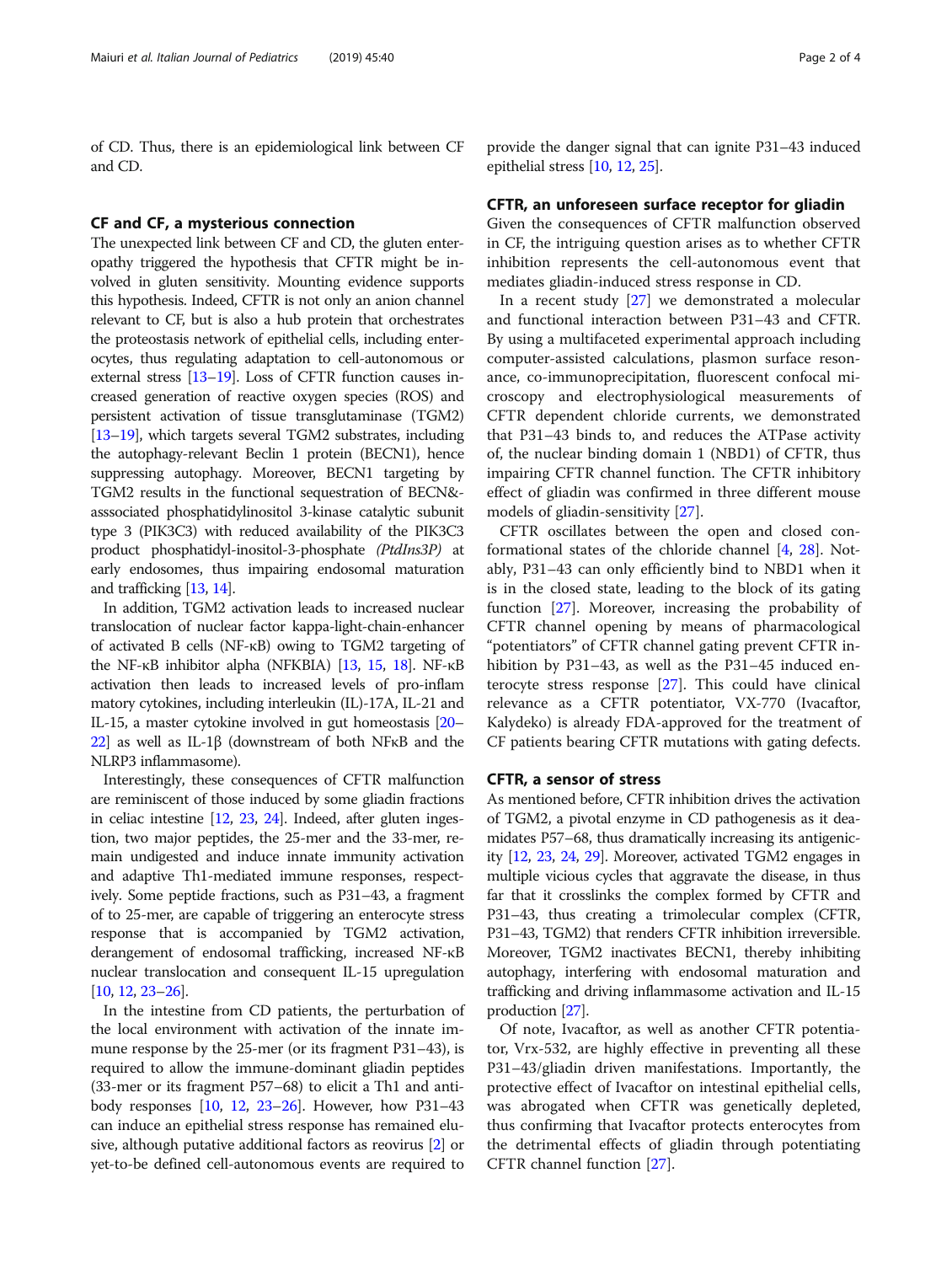## <span id="page-2-0"></span>CFTR inhibition orchestrates the pathogenic response to gliadin

In vivo experiments, in which 3 different mouse models of gliadin sensitivity (including non-obese diabetic (NOD) mice) were treated with Ivacaftor and orally challenged with gliadin, revealed that Ivacaftor is highly effective in preventing gliadin-induced IL-15 upregulation, inflammasome activation, increase of intestinal permeability. Notably, Ivacaftor prevents the upregulation of IL-17, IL-21, IFN-γ induced by gliadin exposure in the small intestine of gliadin-sensitive mice and, instead, increases the production of TGF-β and IL-10 [\[27\]](#page-3-0).

These pre-clinical results suggest that CFTR potentiators might be a possible therapeutic strategy in CD. However, translating preclinical data into clinical application requires prior validation in an appropriate disease context. To address this issue, peripheral blood mononuclear cells (PBMC) freshly collected from celiac individuals were cocultured with intestinal epithelial cells to mimic a mucosal environment. Importantly, Ivacaftor prevented the production of IFN-γ induced by gliadin exposure while increasing the production of IL-10. Notably, such a preventive effect of Ivacaftor against gliadin-induced immunopathology could be correlated with its ability to potentiate CFTR function [[27](#page-3-0)].

Altogether these findings demonstrate that gliadin-induced CFTR malfunction is at the apex of the pathogenic cascade leading to CD [\[27,](#page-3-0) [30\]](#page-3-0). Indeed, Ivacaftor-mediated maintenance of CFTR function was able to avoid the all gliadin induced manifestations of CD, both in mouse models of gluten enterophagy and in cells freshly collected from celiac individuals [[27\]](#page-3-0).

## Conclusion

Although at present the gluten-free diet is the sole option to avoid gluten related morbidity and prevent gluten-associated pathologies, other strategies are emerging. These still experimental approaches focus on enzymes that can degrade pathogenic gliadin peptides, thus reducing gliadin "toxicity", attempt to prevent the intestinal permeabilization induced by gliadin, or aim at desensitizing celiac patients by means of "tolerogenic" vaccines  $[31-35]$  $[31-35]$  $[31-35]$ . In our recent work, we demonstrate a primordial pathogenic role for CFTR inhibition in CD. This discovery may open novel perspectives for the cure of celiac patients, suggesting that pharmacological stimulation of CFTR may interfere with a decisive step in the pathogenesis of CD. It remains to be evaluated whether CFTR potentiators may be used for the treatment of CD or whether they should rather be used for CD prevention. Moreover, it will be important to develop CFTR-potentiating agents that are less expensive than the drugs used for the treatment of CF. Thus, further efforts are required to identify natural compounds,

## repurposed drugs or new chemical entities endowed with the ability of potentiate CFTR channel gating.

#### Abbreviations

BECN1: Beclin 1; CD: Celiac disease; CF: Cystic Fibrosis; CFTR: Cystic fibrosis transmembrane conductance regulator; FDA: Food and Drug Administration; HLA: Human leukocyte antigen; IFN-γ: Interferon gamma; IL-15: Interleukin-15; IL-17A: Interleukin 17A; IL-21: Interleukin 21; NBD1: Nuclear binding domain 1; NF-κB: Nuclear factor kappa B; NOD mice: Non-obese diabetic mice; ROS: Reactive oxygen species; TGM2: Tissue transglutaminase 2; VX-770: Ivacaftor

#### Acknowledgements

Not applicable.

#### Funding

No funding.

No financial relationship relevant to this article to disclose.

#### Availability of data and materials

Unpublished experimental data are not included in this review.

#### Authors' contributions

LM, VRV, VR, and GK wrote the review. All Authors read and approved the final manuscript.

#### Ethics approval and consent to participate Not applicable.

## Consent for publication

Not applicable.

#### Competing interests

The authors declare that they have no competing interests. A patent application by LM is pending (filing date, July 26, 2017. No 102017000085714). GK is a scientific co-founder of Samsara therapeutics.

#### Publisher's Note

Springer Nature remains neutral with regard to jurisdictional claims in published maps and institutional affiliations.

#### Author details

<sup>1</sup>Department of Health Sciences, University of Eastern Piedmont, Novara, Italy. <sup>2</sup>European Institute for Research in Cystic Fibrosis, San Raffaele Scientific Institute, Milan, Italy. <sup>3</sup> Regional Cystic Fibrosis Center, Pediatric Unit, Department of Translational Medical Sciences, Federico II University Naples, Naples, Italy. <sup>4</sup>Equipe11 labellisée Ligue Nationale contrele Cancer, Centre de Recherche des Cordeliers, Paris, France. <sup>5</sup>INSERM U1138, Centre de Recherche des Cordeliers, Paris, France. <sup>6</sup>Université Paris Descartes, Paris, France.<br><sup>7</sup>Metabolomics and Cell Riology Platforms Institut Gustavo Poussy V <sup>7</sup>Metabolomics and Cell Biology Platforms, Institut Gustave Roussy, Villejuif, France. <sup>8</sup>Pôle de Biologie, Hôpital Européen Georges Pompidou, AP-HP, Paris France. <sup>9</sup> Karolinska Institute, Department of Women's and Children's Health Karolinska University Hospital, 17176 Stockholm, Sweden.

#### Received: 12 February 2019 Accepted: 27 February 2019 Published online: 21 March 2019

#### References

- Kim KS, Hong SW, Han D, Yi J, Jung J, Yang BG, Lee JY, Lee M, Surh CD. Dietary antigens limit mucosal immunity by inducing regulatory T cells in the small intestine. Science. 2016;351:858–63.
- 2. Bouziat R, Hinterleitner R, Brown JJ, Stencel-Baerenwald JE, Ikizler M, Mayassi T, et al. Reovirus infection triggers inflammatory responses to dietary antigens and development of celiac disease. Science. 2017;356:44–50.
- 3. Cutting GR. Cystic fibrosis genetics: from molecular understanding to clinical application. Nat Rev Genet. 2015;16:45–56.
- 4. Gadsby DC, Vergani P, Csanady L. The ABC protein turned chloride channel whose failure causes cystic fibrosis. Nature. 2006;440:477–83.
- 5. Ooi CY, Durie PR. Cystic fibrosis from the gastroenterologist's perspective. Nat Rev Gastroenterol Hepatol. 2016;13:175–85.